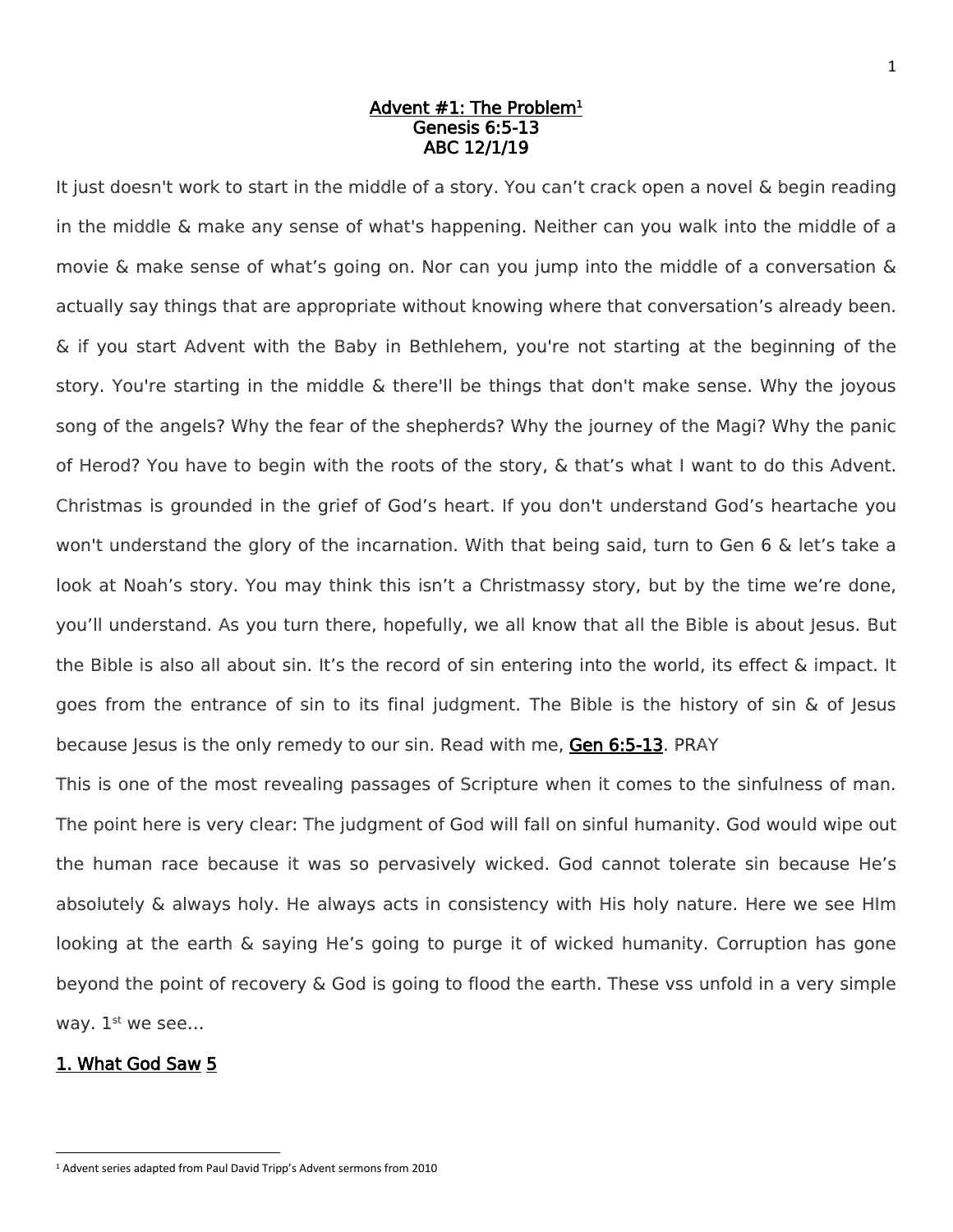When it says, the Lord saw, it has the idea that He was completely aware of everything at all times. It isn't as if His eyes were scanning the planet & He saw something He hadn't seen before. That's not it. Heb 4:13 says, all things are open & laid bare to the eyes of Him. Nothing escapes His knowledge. & what God saw when He looked at these people wasn't just their behavior but behind it to their thoughts. It wasn't that they were good people, well-intentioned, & messed up by their environment. That's a modern definition of sin, that man is basically good & he's corrupted by the people or circumstances around him. That's not the Bible's definition. The Bible says what's wrong with mankind isn't just his behavior, that's only a symptom. What's wrong is our nature. God saw that the wickedness of man was great on the earth.  $\&$  then He goes right to the core of the issue, that every intent of the thoughts of his heart was only evil continually. He repeats the same thing in chpt 8. The intent of man's heart is evil from his youth (21). God looked into the heart of man & saw everything conceived there, every idea, thought, philosophy, all of it was only evil continually. This isn't to say that everyone is equally as vicious, as murderous, as proud, as angry, & as evil, as every other man. It's that every human is a sinner, unable to conceive or design anything in himself that isn't wicked. This is a powerful statement on human depravity. Why did God drown the human race? Because of their sin. 11-12

Everything about us & in us is corrupted by sin. Our mind is corrupted. Our heart is corrupted. Our emotions are corrupted. Our intentions are corrupted. Our hands are corrupted. Our mouths are corrupted. What happens when every intent of the thoughts of the heart is only evil continually? Behavior becomes corrupt & violence breaks out everywhere. That's what God saw & guess what? It's what He still sees. It isn't any different today. The only people who aren't like that are those who've been saved by His grace. God saw man's sin & depravity. But it goes deeper than that.

#### 2. What God Felt 6

Does it bother you to think about God's judgment? If so, there's nothing wrong with your heart. There's Someone else who actually experiences considerably more distress than you do at the thought of divine judgment. That's God Himself. What does God do when He sees what has to be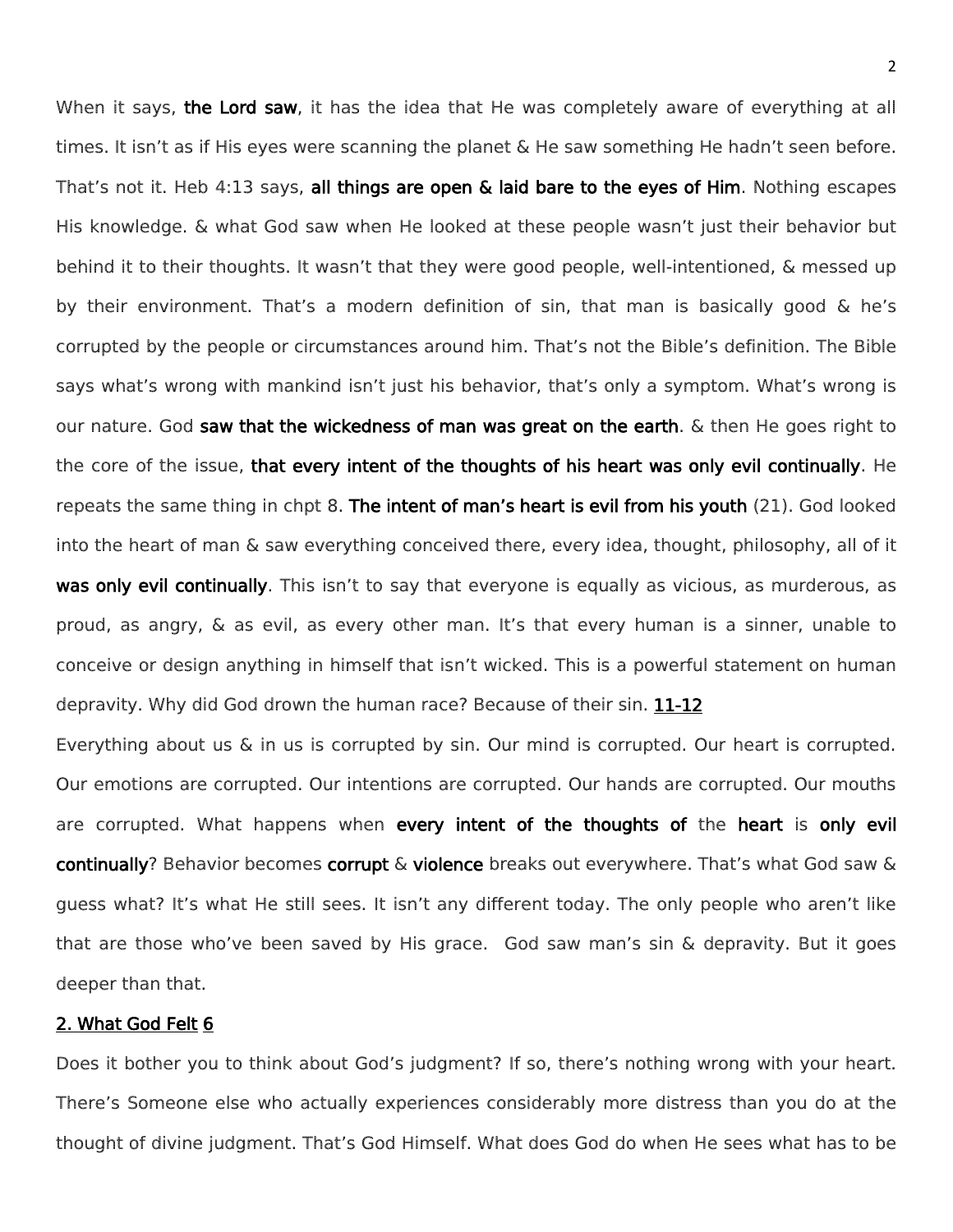done? What's His response? His heart is filled with pain. You're upset about divine judgment? God is more upset. His heart was filled with pain. What a statement. How could this be? In Isaiah 54:6, God says, the LORD has called you, Like a wife forsaken & grieved in spirit, Even like a wife of one's youth when she is rejected. Being deserted by your spouse is one of the most shattering, traumatic things you can go through. That's the kind of pain God felt. What does this mean? It means God voluntarily bound His heart to us. He didn't have to. He didn't need us, but once He made us, He knit His heart to us. His own joy must be so deeply tied to us that when He sees something go wrong with our lives He experiences pain. Not just sadness, but pain, the deepest & most shattering pain possible. In Isaiah 49:15, God says, Can a woman forget her nursing child & have no compassion on the son of her womb? Even these may forget, but I will not forget you. God gives us the image of a woman looking down at her nursing baby. She experiences enormous, overwhelming physical & emotional love for her child. & God has the audacity not just to suggest that, but to say, That's nothing compared to what I feel for you. Obviously, deists are wrong. God isn't some aloof god that wound up the universe & stepped back to see what would happen. No, God desires a relationship, an intimacy with His creation, to commune & fellowship with us. God feels & can be grieved deeply. He isn't apathetic or indifferent. In fact, Ezekiel said God finds no pleasure in the death of the wicked (18:23; 33:11). Here in Gen it says God was sorry. What does that mean? It means He was sad, sorry He even made man. God can feel & He felt the disappointment of the horrors that occurred since He'd created the glories of Eden. Don't ever think that God is gleeful when He judges. He's not. Jesus wept over the city of Jerusalem because He knew what was going to happen when judgment fell (Lk 19:41-44). He wept at the grave of Lazarus because He knew what death was going to do repeatedly throughout history & the pain, sadness, & sorrow it would cause (Jn 11). But His sorrow isn't just over the condition of man but also over the fact that He must do what He must do. When we sin we grieve God. He cares about us more than we care about ourselves. He is deeply & intimately involved. He knows our heart & is grieved by our sin. When we sin, reject His Word, His salvation, & live out life in disregard to Him, God has no choice. Judgment falls & that's a grief to God. He's so sad He

3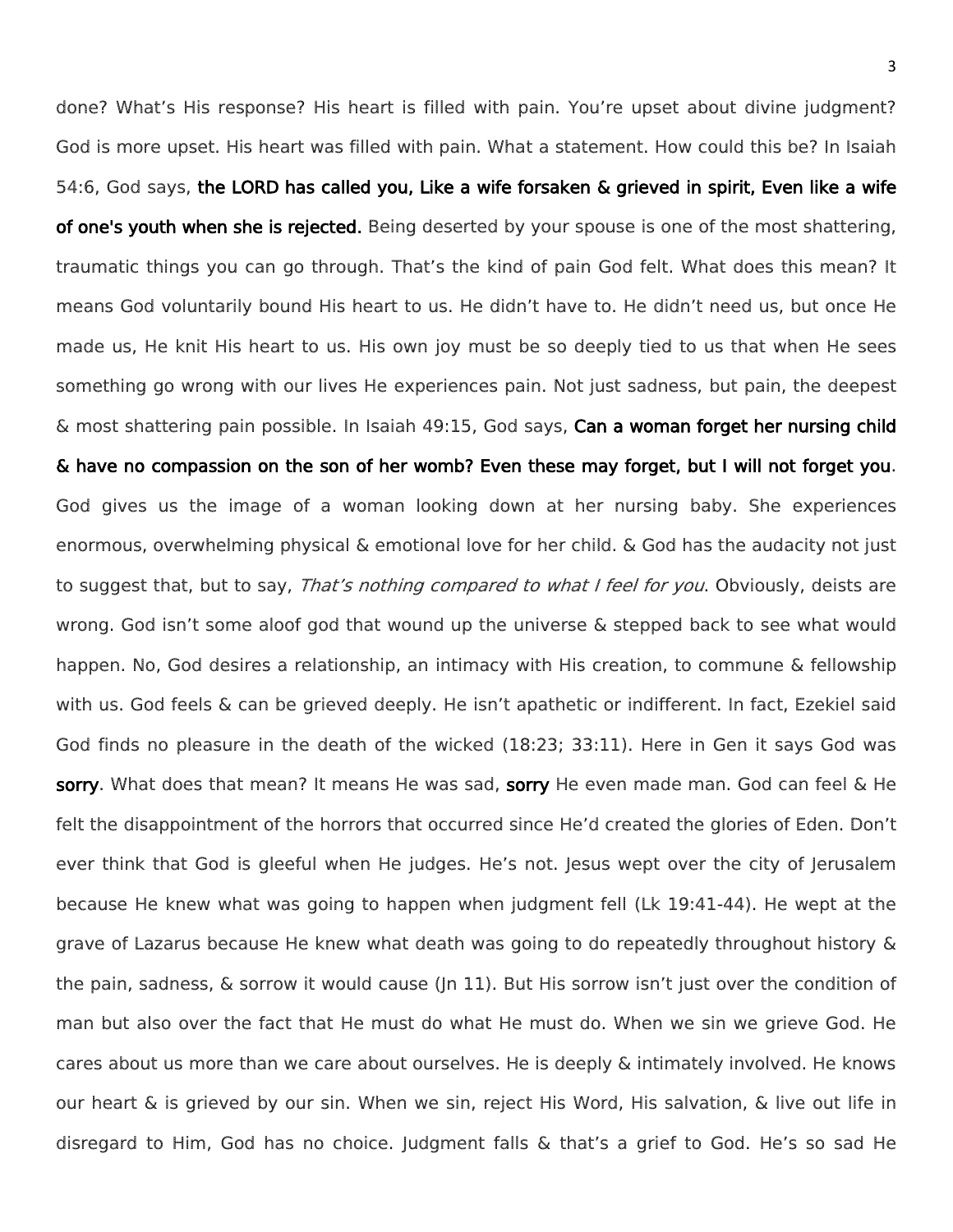expresses it in the most extreme terms. He was sorry He made man on the earth. It's like saying, I wish these people never existed. This is one of most sorrowful statements in the Bible. God made us, blessed us, loved us, looked at us, & said, I'm grieved that you exist, & there's nothing but pain for Me. I have 4 kids that I love. As a father, how bad would those kids need to be for me to look them in the eye  $\&$  say, I love you very much, but I regret the day you were born. I'm grieved you exist, because you've been nothing but trouble & sorrow & shame. I mourn your birthday. I regret the fact I had you. This saddens me, but I'm sorry you exist. Do you see what's going on here? These are deeply personal words: The Lord was sorry… He was grieved in His heart. What is it that would bring such grief to the heart of God? It suggests something personal, some kind of personal offense, insult, or betrayal. What could be so bad it would bring tears to the heart of God? What is it? Man's wickedness, evil, & sin (5). We don't really understand the great horror of these words. We don't understand the tragedy of God's grief if we don't understand these words relationally. If we don't understand the deeply personal aspect of what's being described here, we don't really understand the glory of the sending of the Baby to Bethlehem. We were created & hardwired to love God. That love of God was to be the thing that shaped every thought, motive, choice, decision, word, & action. Mankind was created to recognize & love God, to worship Him in His majesty. That's what we all were created to do. We were made for God & to love God. This is the calling of all humanity: Love God! &, believe it or not, we're all lovers! Everything we ever do is always driven & motivated by love. & the love that was to motivate us was a God-ward love. That's how we were meant to live. Obedience isn't some kind of forced submission to abstract rules. Obedience is rooted in our love of God. Because we love God, we find joy in bringing Him joy. We find joy in what He calls us to do. We find joy in serving Him. We find joy in pointing to His glory because we love Him. This is true in any relationship. When you love someone, you want to serve & please them & you find joy in their joy. That's how we're all meant to live. By the time we get to Gen 6 it's clear something's happened because there must be some other love that's claimed our hearts. How do we know? Because we're no longer delighting in serving God. We don't find joy in His joy & don't even want

4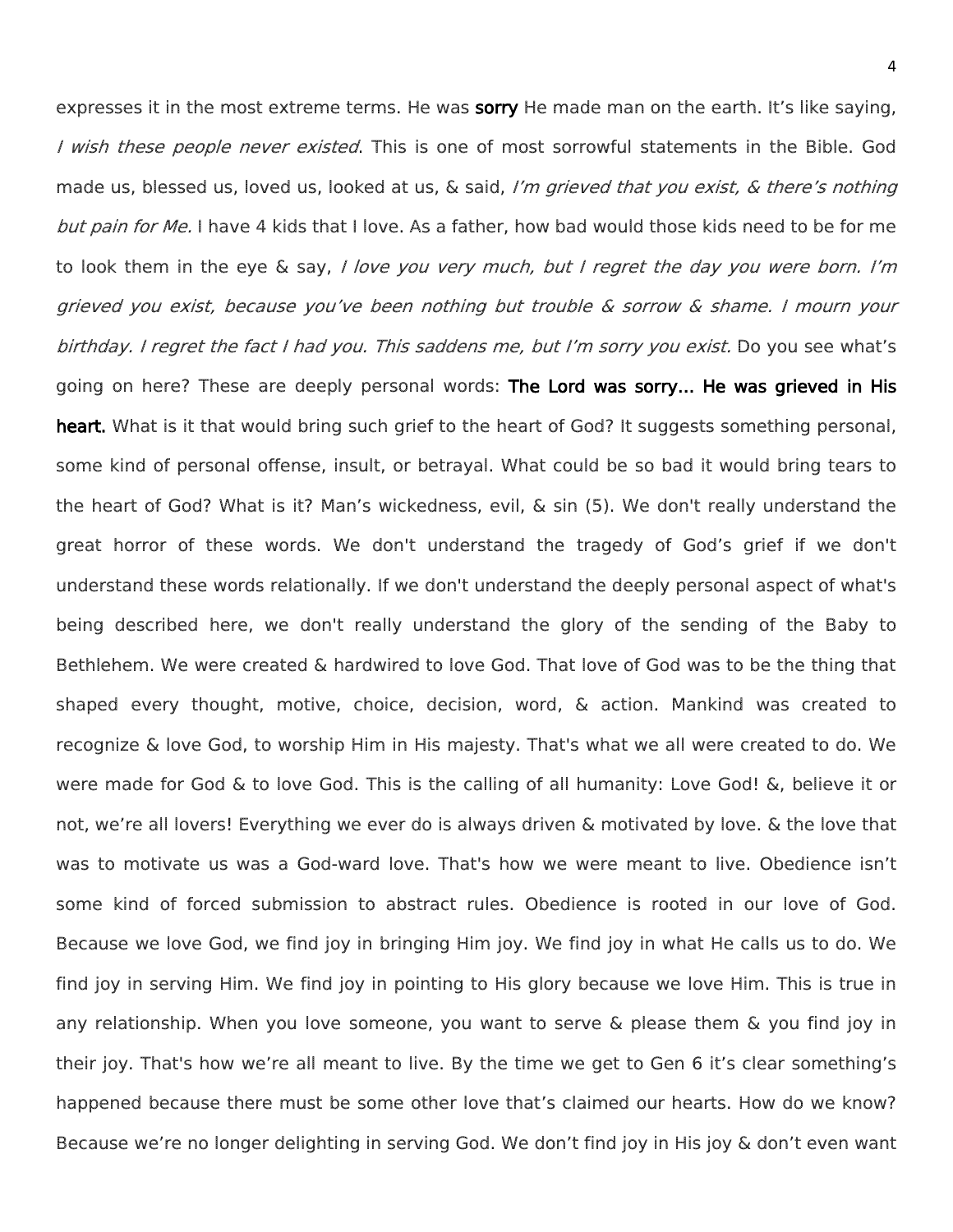to. We blatantly ignore God & willingly, purposefully, continually do what is evil in His eyes. Remember when Jesus was asked, *What's the greatest command?* He summarized the law & said, You shall love the Lord your God with all your heart, & with all your soul, & with all your mind (Mt 2:36-40). Since loving God is the ultimate command, then the greatest sin is the failure to love Him. But when humans no longer love God as they should, it doesn't mean they don't love at all. We always love. If you're not loving God, you'll give that love to somebody else. No one in this room is loveless. So what love is so seductive, powerful & deceptive that it has the ability to replace the love we were meant to have for God? Paul, as he's making a comment on the reason for the incarnation of Jesus, says, Jesus was born & died so that they who live might no longer live for themselves (2 Cor 5:15). The thing that always replaces love for God is love of self. We all put ourselves on His throne. We're obsessed with our will & our way. We want to be in control of our own lives. We want to set our own rules. We're obsessed with our own comfort, pleasure, & happiness. When we live for ourselves, we step outside of God's boundaries because our heart isn't motivated by love for Him. Just look around & you see evidence of this dominating, controlling, enslaving self-love everywhere. But don't just look around, look within yourself & you'll find the exact same thing. What is it that makes a marriage so hard? Selfishness. I marry you because I love you & I have a wonderful plan for your life. You just have to conform to my will! What is it that makes parenting so hard? Because children want to be self-sovereigns. They want to write their own law. They want to set their own rules.

Pastor Paul David Tripp tells this story: We were heading out on a family road trip. If you want to experience the depravity of the selfishness of sin, go on a long family road trip. You'll not only experience your children's, but yours. Our son had some polyps in his nose & he'd wheeze when he breathed. It was a bit distracting. He's sitting in the back seat next to his sister, & she says, Dad, he's bothering me.

I said, What's he doing?

She answered, *He's breathing*.

I said, What do you want me to do?

She told me, Tell him to stop.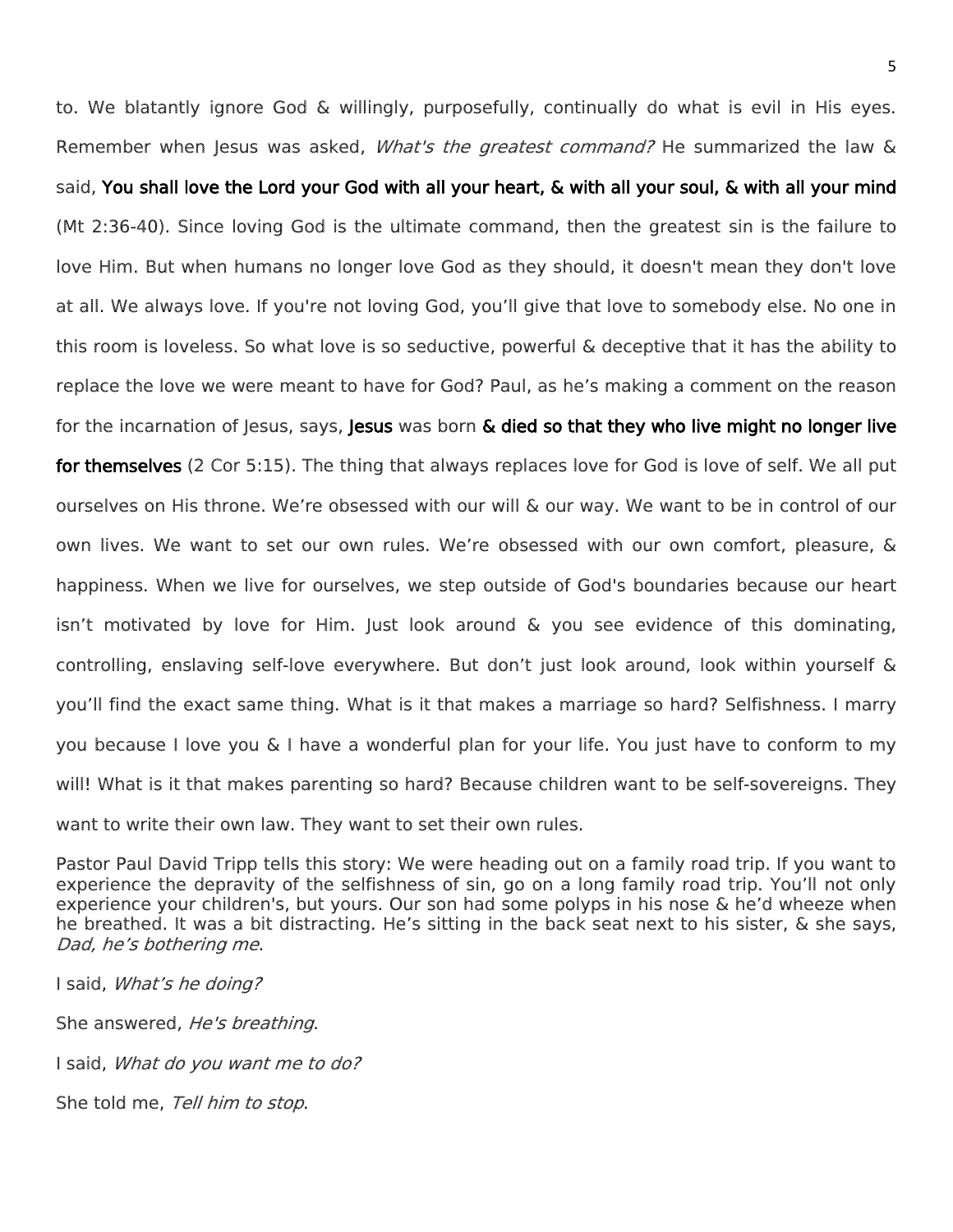Did you catch that? In essence, My brother is breathing; if he'd stop breathing my life would be better.<sup>2</sup> We laugh but think about it: Every act of hatred, murder, greed, bitterness, & violence is rooted in self-love. Every word of gossip, every act of disobedience, every harsh & cutting word is rooted in arrogant selfishness. All the evil in the world has happened because we no longer love God as we should. The world was designed to love God & when we don't, evil & wickedness reign. But we know God loves the creatures He made by the fact that His heart is broken over our lack of love for Him. If you love someone & they turn their back on you, betray your love, & set their love on someone else, your heart is broken. God proves Himself, not just to be the almighty, sovereign Creator, but to be a God of marvelous love as He weeps at mankind's betrayal because we were all created to have a beautiful love relationship with Him. As we read this passage, we should let our mind's see tears in the eyes of God & our ears hear weeping from the voice of God. God's grieved. Because not only has that love been taken from Him, it's been turned into self-love instead. It's the ultimate of betrayals. His sadness is also tied to the fact that He has no choice. His holiness demands destruction. It's necessary & consistent with who He is. His holy nature has no choice but to punish sin, & that brings Him grief. We've looked at what God saw & what He felt. Now …

# 3. What God Said 7, 13

Doesn't sound promising, does it? But God isn't only just, He's also patient & merciful. God always warns before He judges. In vs 3 God says man's days shall be 120 years. There's 120 years until the flood. What did God do during those 120 years? He had Noah preaching righteousness (2 Pt 2:5). God said He was going to destroy mankind but He gave 120 years of warning. God is patient, so patient that sometimes people think He isn't there & doesn't care about our rebellion, self-love, & sinfulness (1 Pt 3:5-6). The major message of the Bible isn't God loves you & has a wonderful plan for your life. Its message is that God must & will punish sin. His holy nature requires it. But He always warns 1<sup>st</sup>. He'll extend patience, but He'll act sovereignly in judgment when iniquity is full. God knows that every sin is vertical. We've never sinned a

 $\overline{\phantom{a}}$ 

<sup>2</sup> Sermon titled, *Advent-The Need,* preached 11/28/2010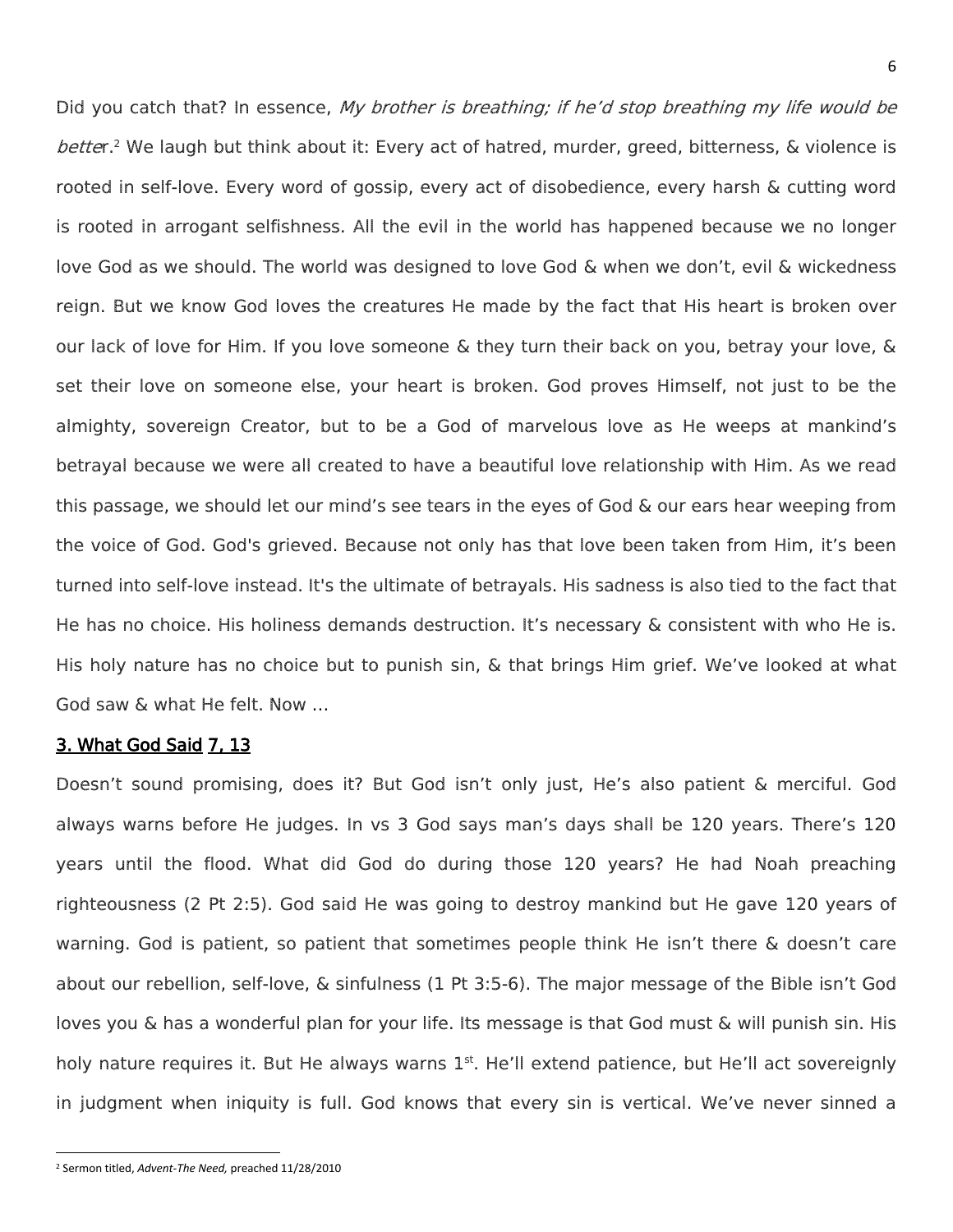purely horizontal sin. Every sin is forgetting Him, refusing to love Him, & rejecting His presence, glory, & authority. That's why David, in confessing his sin of murder & adultery says, Against You,

You only, I have sinned & done what is evil in Your sight (Ps 51:4). He's saying, My failure wasn't just that I didn't love Bathsheba & Uriah as I should. God, my failure was I didn't love You as I should. & when I didn't love You as I should, I was able to do these horrendous things. My sin is against You! How would you respond in the face of such a betrayal? More importantly, what's God going to do? How will He respond to this betrayal? 7a

He has no choice. His holy nature demands He have a righteous reaction to sin. This sounds like a sad & horrible end to the story. Don't you hate it when you watch a movie or TV show or read a book & you're hoping for a great ending, & it ends in disaster? That's how this appears. That God, not in an act of ugly vengeance, but in holy, righteous justice says, *Enough! I made you. I* owned you. I provided every good thing you could ever want, & this is what you do? You turn your back on Me? I'll blot you out! God has every right to do that. & it's not unrighteous anger. It's holy & righteous justice that will send the waters of the flood to wipe the earth clean. It would seem this is the end of the story. & it would have been if not for vs 8. Where we see…

### 4. What God Gave 8

Do you see the problem we have here? God is an infinitely holy & loving God. Humanity is evil. Sin must be judged. What's the solution? Noah & the flood show us it. By an act of sovereign grace, God placed His favor on Noah & his family & they were chosen by God's grace to survive the waters of the flood. Did they deserve it? No. They were sinners too. But in God's mercy He gave them the grace to repent & love God. What did God give? He gave grace. He gave favor. The Lord looked down on Noah & He gave him grace. Noah found favor or grace in the eyes of God. Not because he was good but by God's choice. Because of God's grace, what do we see in vs 9?

Don't think Noah was saved because he was a good guy. That's not true. He was a sinner before the flood & a sinner after the flood (Gen 9:20ff). But he escaped God's wrath & judgment. Why? How? Remember Heb 11? The heroes of the faith? By faith Noah, being warned by God about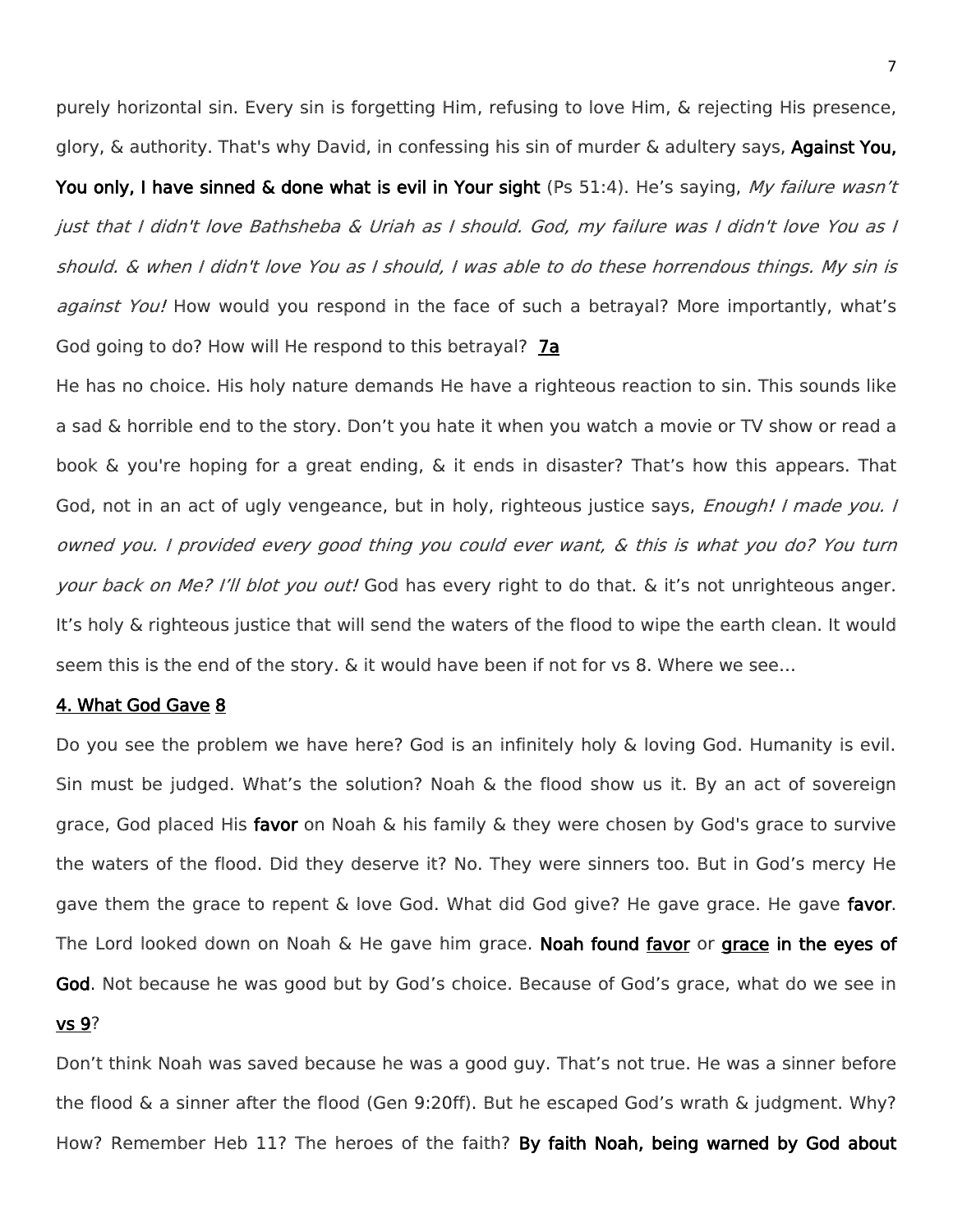things not yet seen, in reverence prepared an ark for the salvation of his household, by which he condemned the world,  $\&$  became an heir of the righteousness which is according to faith. Noah  $\&$ his family weren't saved by their works or their own righteousness. They were saved because God's grace was given to them. By faith Noah, being warned by God about things not yet seen. What hadn't been seen? Rain & flooding. He was warned by God about things not yet seen. I love this: In reverence he prepared an ark for the salvation of his household. There never had been any rain but God said it's going to rain & you're going to have to have a boat to float above the water or you'll drown. & Noah believed God, acknowledged the warning, & started building. Noah believed God & in reverence, in worshipful love, prepared an ark for the salvation of his household. His faith stood as a stark condemnation of everyone else, while they mocked & laughed & ridiculed this stupid man building a boat for 120 years. But because of God's grace, he faithfully stood against a condemned  $\&$  sinful world  $\&$  became an heir of the righteousness which is according to what? Faith. How were people saved in the OT? By faith. Noah believed what God said. He didn't yet know about the Messiah & the cross & the resurrection, but by God's grace he believed what God said. & God counted his faith as sufficient & gave him righteousness. God clothed him with His own righteousness because of Noah's faith.

What happens after the waters of the flood recede & the earth dries out? God makes a covenant with Noah, & God says, Noah, I'm going to bless you & not only bless you, but I'm going to bless your descendants (Gen 9:1-19). If you read through the genealogy that follows (chpt 10, 11:10-32), you'll read a lot of names you'll probably quickly forget. But you'll eventually come to the name *Abram*. Abram was one of those descendants & God made a covenant with Him & said, I will make you a great nation, & I will bless you, & make your name great; & so you shall be a blessing; & I will bless those who bless you, & the one who curses you I will curse. & in you all the families of the earth will be blessed (Gen 12:2-3). Who is this descendant of Abraham through which all the world will be blessed? Jesus. The only way this horrible brokenness of our relationship with God could be cured is for God to send His Son. In God's grace, Christmas came. God granted to Noah faith & his faith was counted as righteousness. Why? Because God placed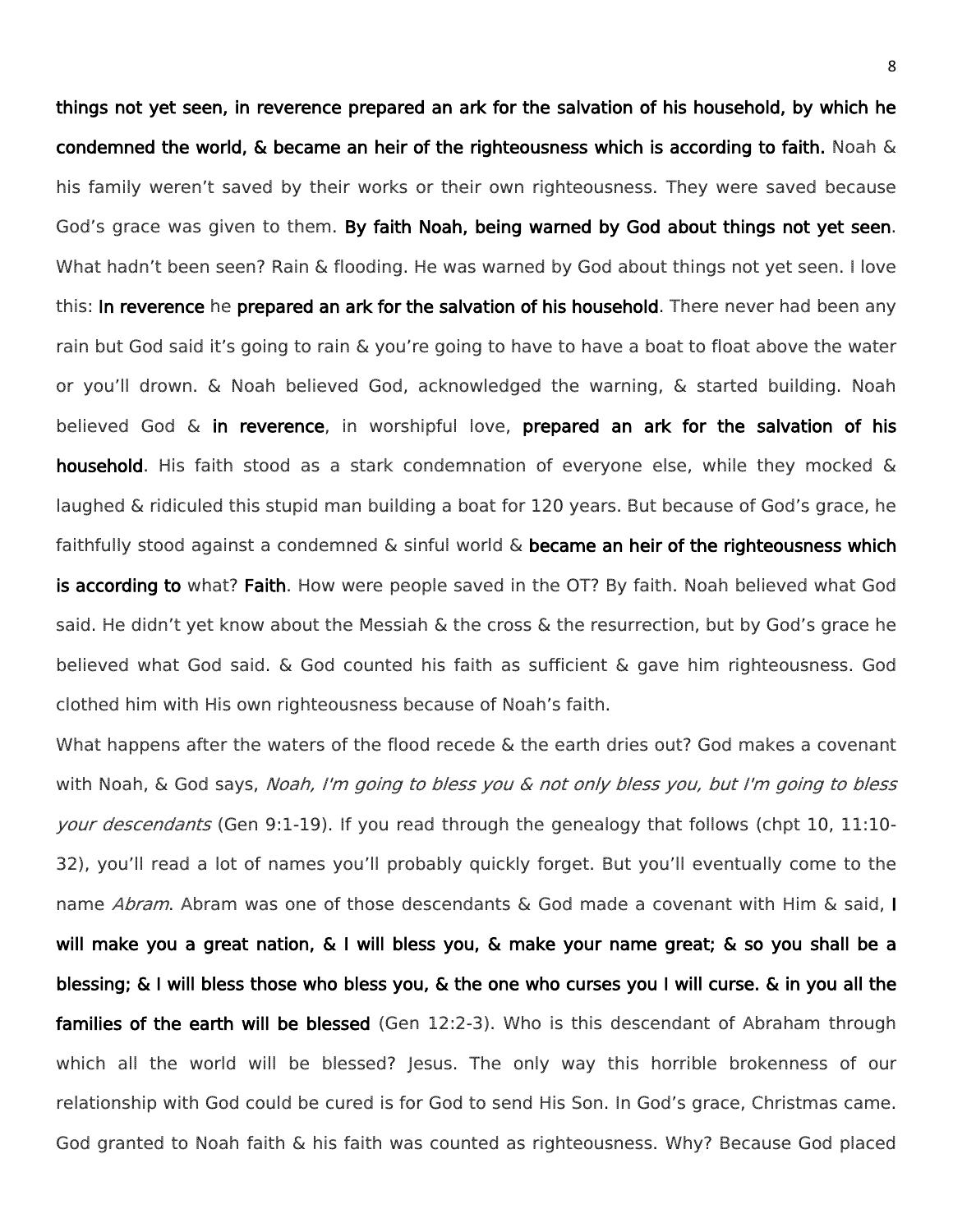all of Noah's sins on Jesus who would suffer on the cross in Noah's place. Noah was justified & therefore was blameless in his time. Everybody else was blameworthy, but God didn't blame him. When Jonah was in the boat  $\&$  a terrible storm came up, Jonah said, There's only one way for you to be saved: Toss me out & you'll be saved. He was thrown into the water, & when he was in the belly of the fish he says to God, All Your breakers & billows passed over me. So I said, 'I have been expelled from Your sight" (2:2-3). Jesus comes along, & in Mt 12 says, something greater than Jonah is here (41). What was He talking about? What he's saying is, There's a greater storm coming, & I'm going to be at the bottom of it. I'm going to be crushed by it, & I'm going to be saying, 'Father, all Your breakers & billows have passed over me. I have been expelled from Your sight.' My God, My God, why have You forsaken Me? It's going to be an ocean of wrath & justice. What's going to come down on Me is everything the human race deserves for all their sin. He says, My sinking will be your salvation if you believe in Me. Here in Gen 6 we see God's heart breaking, but on the cross we see His heart completely broken. Here we see God beginning to suffer for sin, but on the cross we see the ultimate example, because on the cross we see His justice & love utterly satisfied. On the cross Jesus had to die. That's how committed to justice God is. Jesus had to die, but He was willing to die. That's how committed to love God was. Through His judgment we're saved. Through His sinking, we can be saved. All the rain, waves, & billows, all the lightning & thunder are pummeling Him. He takes it. That means there's now no more judgment for those who've placed their faith in Him. If you believe that, & you see Him dying on the cross for you, what does it do? It allows you to love God as you were created to do. This is the story of Christmas.

We all need to be rescued like Noah was. Someone needs to do for us what we can't do for ourselves if we're ever going to be one of those people that loves God in the way He was meant to be loved. We have a sin & self-love problem. We need to be rescued. So God sends His Son, the Lord Jesus Christ, to be exposed to all the harsh realities of life in a fallen world, but to live in all the brokenness & all that temptation an utterly perfect life which flowed out of His love for God His Father. He said, *I came to do Your will, O Father* (Heb 10:9; Lk 22:42). In every thought,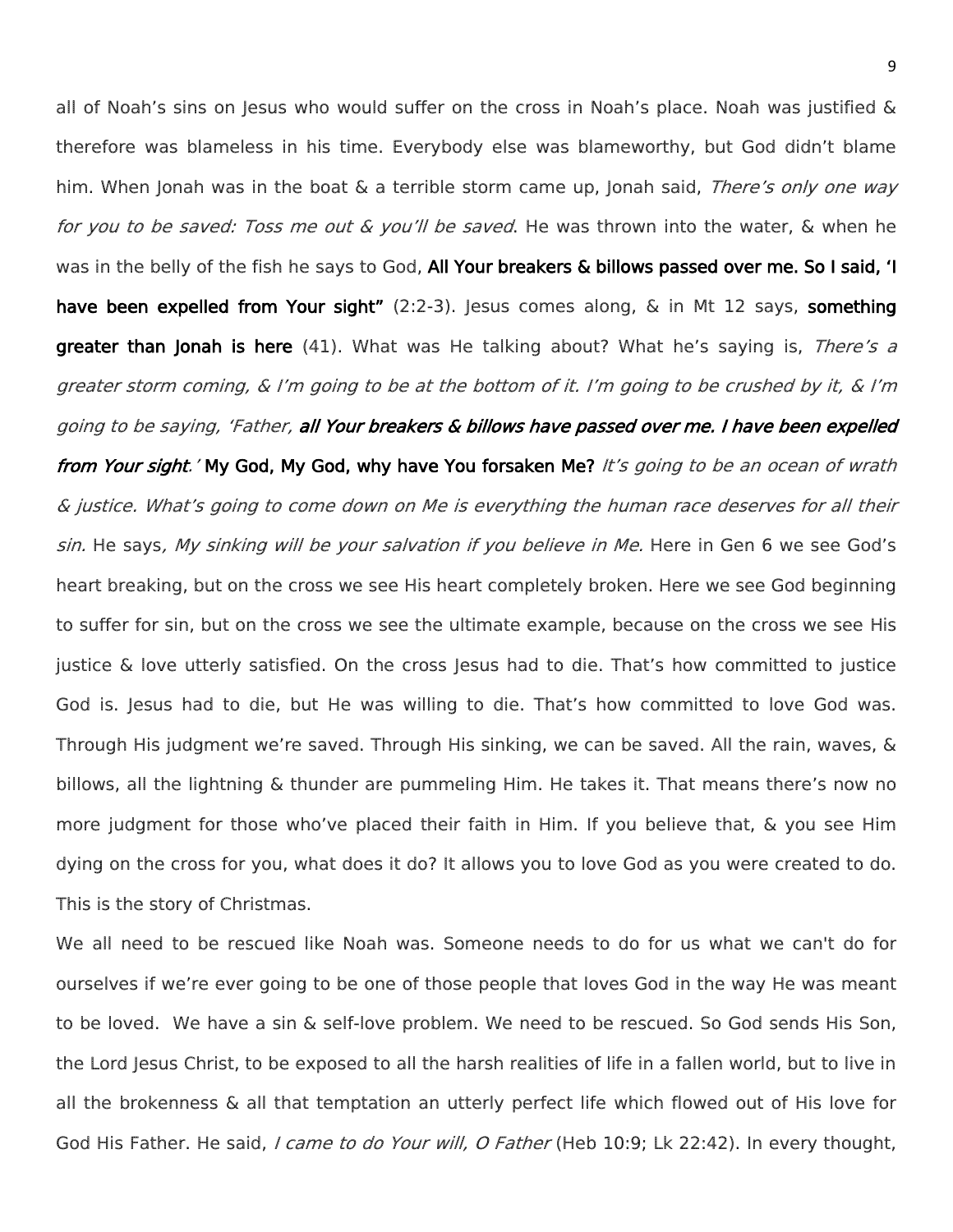desire, word, & action, Jesus perfectly obeyed. He did what we're unable to do. & He died an atoning death. He took our sin upon Himself & paid the penalty for our sin with His death so there would be hope for us. Love of self was defeated & replaced by the love of God. So that someday we'll stand before Him & every cell of our beings will fully love Him so that every word, thought, & action will be pleasing in His sight. That's the hope of redemption. Jesus is our ark, isn't He? & in Christ we rise above the final judgment.

Sin left us in a desperate condition, unrighteous in every way, which grieved God's heart. By Christ's work on the cross, the power of sin has been broken. Therefore, we don't need to live under the slavery of sin any longer. But the presence of sin still remains & is being progressively eradicated by His sanctifying grace within us. There are times when our thoughts are shaped by our love of God, but not always. There are times when the things we desire flow out of love for God, but not always. There are times when the words we speak are formed by our love for God, but not always. You gave evidence this week in your own life that the war of love still goes on in your heart. How do I know? Because there's evidence in my life of the exact same thing. Maybe that struggle was even this morning getting ready for or on your way to church. Outbreaks of self-love create anger & division & conflict. Everyone in this room still needs to embrace the sad reality of this betrayal & the glorious celebration of the hope that is ours represented by the Baby in a manger who has come on this mission of rescue & deliverance. & because He came, there will be a day when there'll be a company of people who will be completely controlled by their love for God, & they'll live for His glory forever & ever. The ark of Noah's is a symbol of salvation. It was invented by God. Noah didn't come up with the idea. No, it was God's idea, His blueprint, His design. The only way to be saved from God's holy judgment is by God's plan, not ours. There's only 1 way to be saved from His judgment. There weren't many ways. It was on the boat or die. If you were outside the ark saying, I don't believe there's only one ark; I believe there must be many. You can believe that all the way to your death. There was only 1 door to the ark. Jesus tells us He's the only door to being restored to our Father & escaping His judgment.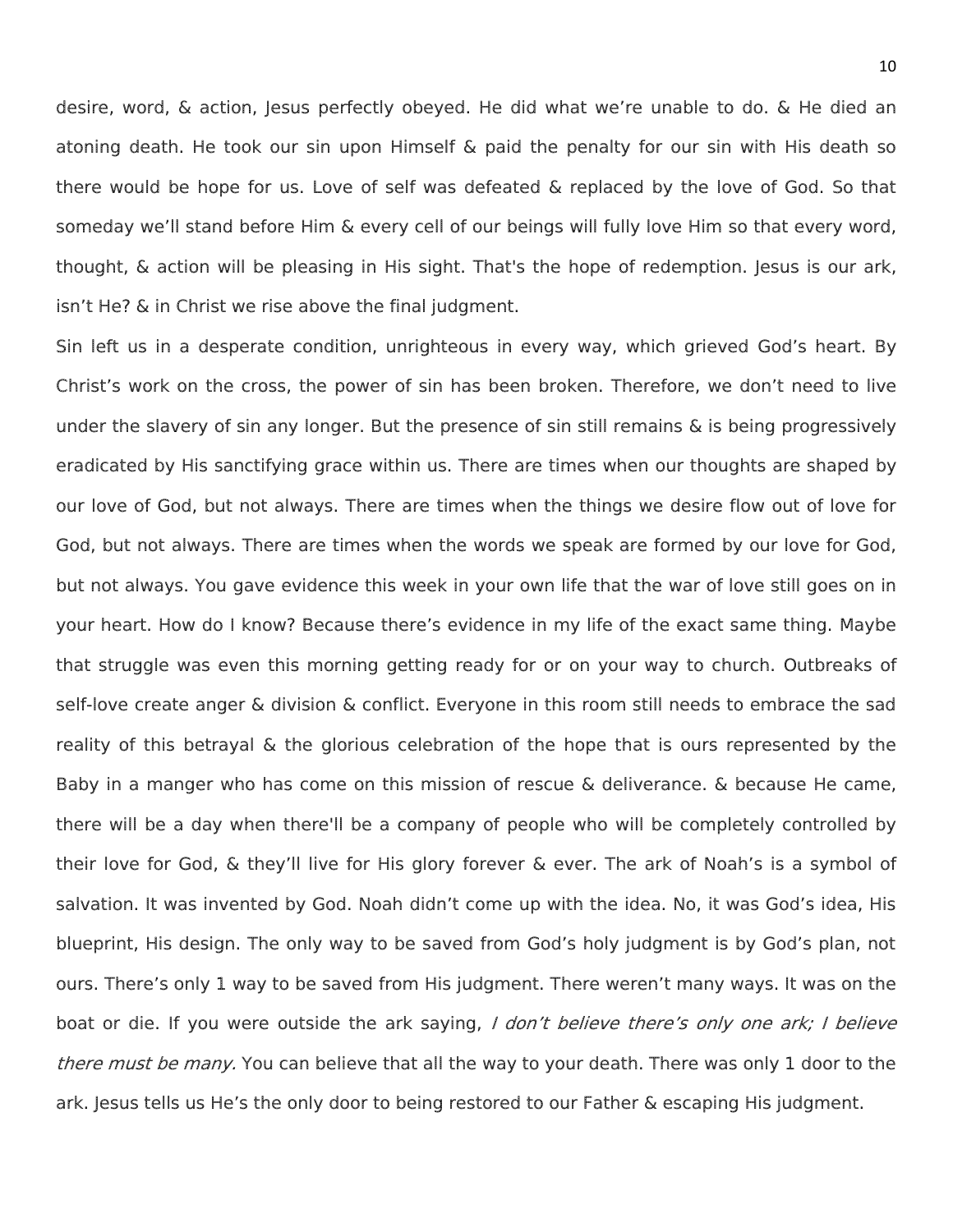Maybe you've placed your trust in this Jesus, but you can still say, I see that war within me & I need the resources of grace that can only be found in Jesus. But maybe you're here this morning, & for the 1<sup>st</sup> time, you've realized, *I don't think I've ever lived for anybody but me*. Confess that to Jesus this morning & seek His forgiveness & His grace.

In Noah we see the pattern by which God would deal with sin: judgment & redemption. He'd wipe out people from the face of the earth in an act of righteous judgment, but He'd redeem one man & his family & make a covenant to them. The redemption of Noah was to be a finger that pointed to another redemption, one following the same pattern. God would send His Son. Jesus would be righteous in every way, yet judgment would fall on Him. He'd experience the full weight of God's anger over sin, even to death, so that we wouldn't have to. His death would satisfy God's wrath. His righteousness would be credited to us. His resurrection would guarantee us life. His righteousness is our only hope. We need Christmas because we need to be freed from the death sentence that hangs over us. Jesus came to be blotted out in our place so we can be saved. The good news is that just like Noah received grace, we can too. Just like Noah took refuge in the ark, we can take refuge in Jesus who lived, died, & rose to free us from the penalty & power of sin in our lives. PRAY MEN COME